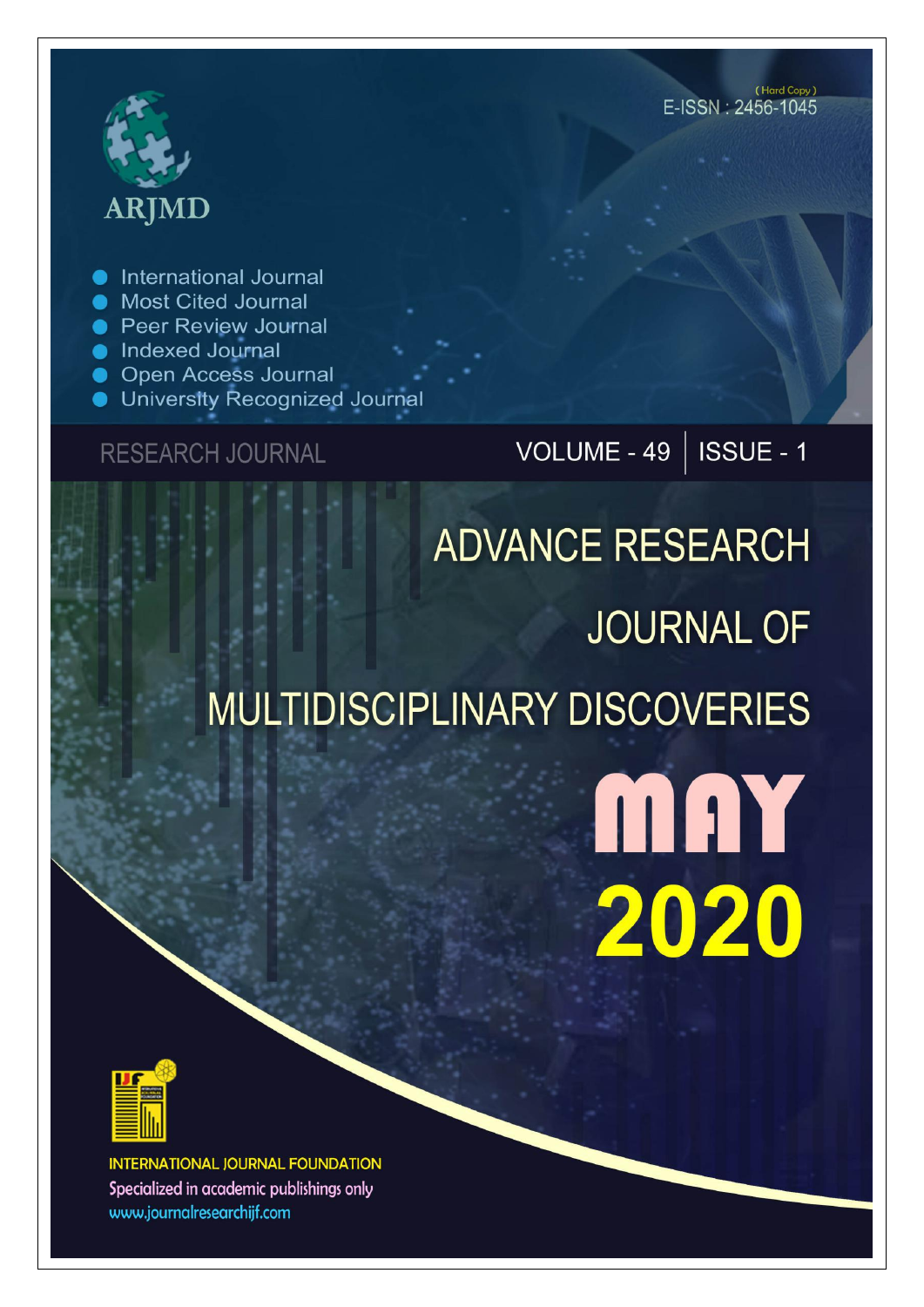

### **Aspect of the history of the Madhesi Movement in Nepal (1950-2007)**

| <b>ORIGINAL RESEARCH ARTICLE</b>                        | <b>NAME OF THE AUTHOR</b>        |
|---------------------------------------------------------|----------------------------------|
| <b>ISSN</b> : 2456-1045 (Online)                        |                                  |
| ICV Impact Value: 72.30                                 | Dr. Sarbari Dey Sarkar           |
| GIF-Impact Factor: 5.188                                |                                  |
| <b>IPI Impact Factor: 3.54</b>                          | Lecturer                         |
| Publishing Copyright @ International Journal Foundation | Departmant Of History,           |
| Article Code: HIS-V49-I1-C4-MAY-2020                    | Haringhata Mahavidyalaya, Nadia, |
| Category: HISTORY                                       | West Bengal, India               |
| Volume: 49.0 (MAY-2020 EDITION)                         |                                  |
| <b>Issue:</b> $1(One)$                                  |                                  |
| Chapter: 4 (Four)                                       |                                  |
| Page: 31-38                                             |                                  |
| Journal URL: www.journalresearchijf.com                 |                                  |
| Paper Received: 28.06.2020                              |                                  |
| Paper Accepted: 08.07.2020                              |                                  |
| Date of Publication: 20-07-2020                         |                                  |
| Doi No. 10.5281/zenodo.3969216                          |                                  |
| <b>A RSTD A CT</b>                                      |                                  |

#### **ABSTRACT**

Madhesi community in spite of having a long history of origin and habitat within the present day Nepal is practically considered outsiders and they have been mostly marginalized and they face serious humanitarian problem i. e of their true identity in their own native land . This paper examines the different narratives on the 'Madhesh' identity , and situates this discourse in the ethno-linguistic mosaic of the Tarai region as well as the larger Nepal Political scenario, by identifying the reasons for their increasing assertiveness in politics . The paper argues that exploitation and discrimination by the upper caste -Pahadi migrant communities and the Nepali state has played an important role in the consolidation of the Madhesi identity. While the mainstream Madhes parties have adopted a soft stand on the issue , the armed groups are demanding outright 'independence'. Of late, the Madhesi movement has suffered because of differences between various Madhes groups. Here the study tries to explain Madhes as a region , ethnic Identity of Madhesis, socio- political conditions of Madhesis, perceptions about the Madhesis among the hill people.

**KEYWORDS:** Madhes, Madhesi, Madhesi Community, Identity, Ethnic- group, Madhes Parties, Madhesi Movement, Tarai Region.

#### CITATION OF THE ARTICLE



**Sarkar SD.** (2020) Aspect of the History of The Madhesi Movement In Nepal (1950-2007); *Advance Research Journal ofMultidisciplinary Discoveries;* 49(4) pp. 31-38

*\* Corresponding Author*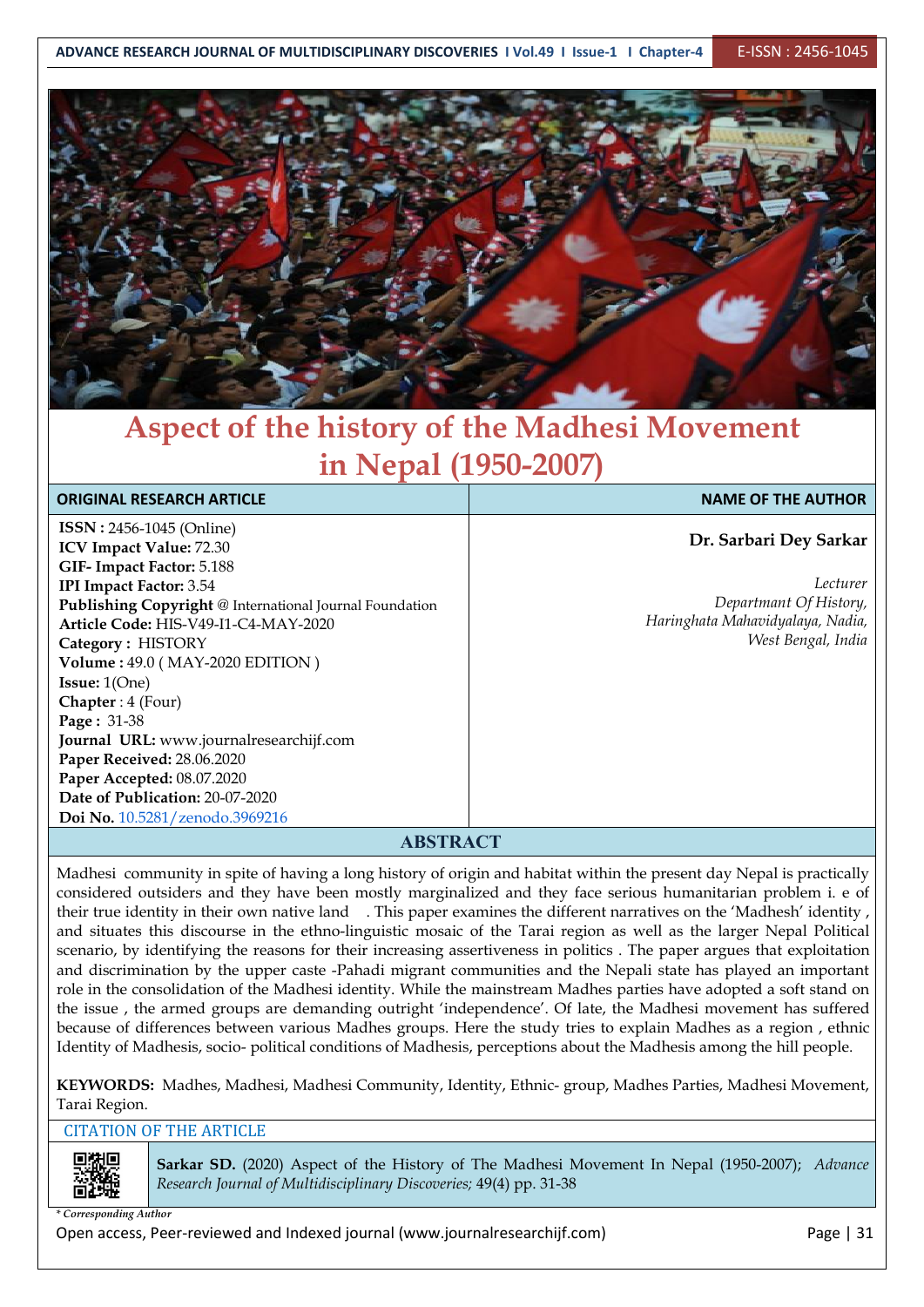#### **I. INTRODUCTION**

The end of world war II marked the advent of a new phase of ethnic disputes in the world. The explicit was for territory converted into implicit wars for identity and recognition. This Paper embarks on a study of the underlying factors that resulted in ethnic disputes in Nepal with a focus on the Madhesis (people from the plains of Nepal).<sup>[1]</sup> Over the years,  $\overline{\text{origin}}$ Madhesis have suffered from a sense of discrimination and consequent deprivation<sup>[2]</sup> . In this context , it is  $\qquad \qquad$  II important to crave out here the framework or structure of Nepal to explain the present day ethnic conflict between the Madhesi and the Pahadi. The emergence of ethnic demands in the Tarai was initially witnessed during 1950's. The king's coup in 1960 sabotaged this demand and it was further impaired in 1990 with the restoration of multi party democracy. However with<br>the institution of an interim government in 2006 ethnic<br>demands came to the forefront<sup>[3]</sup>. the institution of an interim government in 2006 ethnic demands came to the forefront<sup>[3]</sup>.

**II. RESEARCH METHODOLOGY**<br>The research is mainly based on empirical data.<br>Due to scanty primary sources, extensive field survey The research is mainly based on empirical data. Due to scanty primary sources, extensive field survey<br>through interviewing the local people had been<br>undertaken in the Terai region of Nepal I have mainly through interviewing the local people had been undertaken in the Terai region of Nepal. I have mainly interviewed the local Madhesi people and some of the important local leaders in the two localities of Birgunj<br>and Kathmandu in Nepal and had also worked in and Kathmandu in Nepal and had also worked in some of the important libraries like Thakur Ram<br>Bahumukhi College Library, Birgunj, Nepal, Z<br>Tribhuvan University Library, Kathmandu and Martin Bahumukhi College Library, Birgunj, Nepal, Tribhuvan University Library, Kathmandu and Martin Chauthari Library, Kathmandu for getting primary<br>document . Apart from that, various contemporary<br>newspaper, articles, journals and online sources<br>available especially documentaries, reports . A lot of document . Apart from that, various contemporary newspaper, articles, journals and online sources available especially documentaries, reports . A lot of secondary and primary books have been gathered from the National Library, Kolkata, Nehru Memorial Museum and Library, New Delhi.

#### **Madhes and Madhesi:**

Nepal or the kingdom of Nepal as it was initially called was always been defined as the nation of the hills and Himalayas.<sup>[4]</sup>It can be divided into four  $\epsilon$ geo ecological zones: the Great Himalaya, the middle Mountains, the outer Himalaya and the Tarai.<sup>[5]</sup> People Mad have normally been identified as Nepali or *Pahadi* i.e.the hiil origin people and the Madhesi, who were the non – Nepali speaking people originating from the plains mostly living in the Terai region<sup>[6]</sup> 111 and 12 and 13 and 13 and 13 and 13 and 13 and 13 and 13 and 13 and 13 and 13 and 13 and 13 and 13 and 13 and 13 and 13 and 13 and 13 and 13 and 13 and 13 and 13 and 13 and

The Madhesh or Terai therefore has been referred to the plain strip of the land lying within the boundary of Nepal. The Tarai forms the fourth geo ecological zone of Nepal. Tarai is of relatively recent origin and is used interchangeably for '*Madhes'* which is derived from the Sanskrit word 'Madhyadesh'<sup>.[7]</sup>Historians agree with the fact that | '*Madhesh'* has been derived from the Sanskrit word '*Madhyadesh*' and Pali word '*Majhimdesh*' which means the *'land in the middle'. [8]* Likewise the word Madhesi or the term Tarai people refers not to all the inhabitants of the Madhes but indigenous ones of this region. They were also called the Nepali citizen of Indian origin.

There are generally two schools of thoughts having distinct political connotations that attempts to define Madhes and Madhesi identity. The first school understands Madhes as a regional entity based on its geographical location. Thus people living in this region have been broadly called Madhesi or Madhesiyas. The view argues the term Madhes, which had been referred to all non – Pahadiyas , including the traditional caste hierarchy such as Brahman, Khatriyas, Vaisyas and Dalits and indigenous *janajati* ethnic groups other native tribes and Muslims . The second interpretation of Madhesi identity is through the sociological lens of identity. The region is described as a traditional homeland of tribal people and the people of the Indian origin.<sup>[9]</sup>

Madhesis are the indigenous ' non- hill origin' inhabitants of the Tarai, which includes certain indigenous ethnic nationalities as *Tharu, Rajbanshi, Mechi, Dhimal and other tribals* as well as the people of different Hindu caste group whose religious traditions, languages, social lifestyles and customs, food habits and clothes are similar to those of the people living in the Gangetic plains of India. The term Madhesi has increasingly been used by both the people in the hills and the plains to refer to alarge section of the Indian diaspora. Fredrick Gaige(1975) used the term 'hill people' and 'plains people' living in the Terai districts for the Madhesis. They used to speak in the plain languages such as Maithili, Bhojpuri, Awadhes, Urdu, Hindi and Bengali and dialects of these languages are also used by the various *Janajati* groups. The 'hill people's' mother tongue or first language is Nepali Newari, Magar, Gurung , Rai and others.<sup>[10]</sup> and  $\vert$ 

#### **Geopolitics of the Madhesh ot Terai:**

Madhes was the most important region of Nepal geographically and culturally distinct from the hills. Nepal's Tarai is approximately five hundred miles long from western boundary the Mahakali river to its eastern boundary , the Mechi river. This east west border line between the Nepal Terai Indian states touches Uttaranchal, Uttar Pradesh, Bihar and West Bengal. <sup>[11]</sup> In ancient times, several kingdoms like Mithila, Tirhuta, Birat, Kolia, Kochila flourished in the Madhesh . Janakpur was the capital of Madhesh, the mention of which has been found in the Ramayana. [12]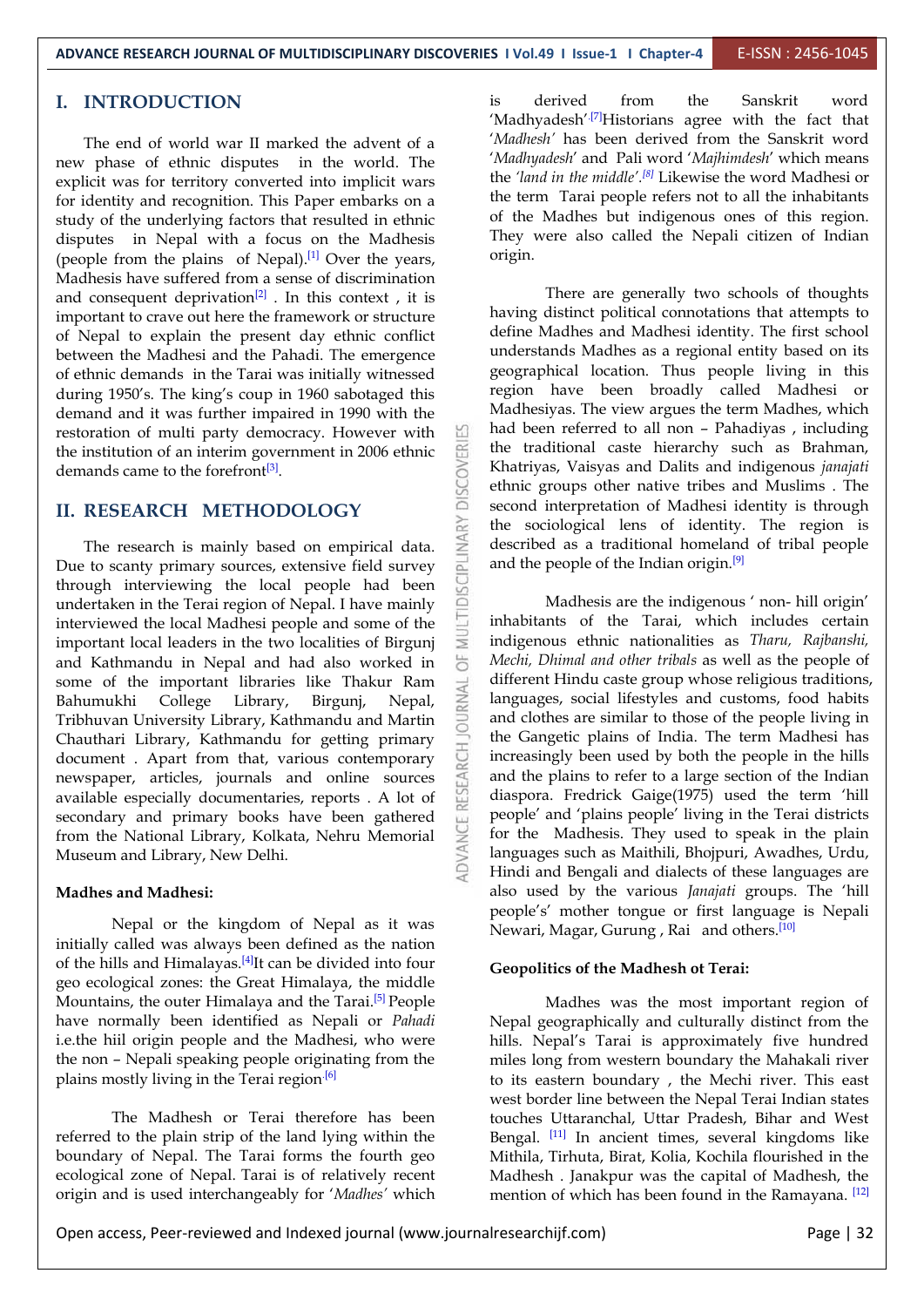5

Madhesh is the backbone of Nepal's economy, producing about 65percent of the nation's gross domestic product (GDP) yielding about 76percent of the government's revenue and 60 percent agricultural products of the country. Which inhabits more than 50 percent of Nepali population. [13]

#### **The Problem of Ethnic Identity:**

The problem of ethnic identity thus became an important issue in Nepal. Most Madhesis are losing their identity since they are treated as less Nepali or non- Nepali by the *Pahadis* . A chief reason is their socio – cultural, linguistic and physical affinity with the communities living immediately on the other side of the border in India, which historically was a part of Madhesi culture. Nepali or hill language speaking people from Darjeeling or Sikkim , who have been living there for generations have been readily accepted<br>in Nepal as Nepalese and they enjoy all the socio-<br>political benefits. A Madhesi who does not speak and 1936 at Kathmandu. in Nepal as Nepalese and they enjoy all the socio political benefits. A Madhesi who does not speak Nepali or any other hill language and who does not follow hill tradition and practices is not easily accepted as Nepali by the *Pahadis*. There has been a systematic process of discrimination deprivation and marginalizati follow hill tradition and practices is not easily accepted as Nepali by the *Pahadis.* There has been a systematic process of discrimination deprivation and  $\frac{1}{n}$  change in Nepal and for this it worked with the Indian marginalization of the Madhesi during the last two and half centuries of the authoritarian rule perpetuated by the Shah Kings, their usurpers and the ruling hill elits of Nepal.<sup>[14]</sup>

#### **Migration of Indians to the Terai region:**

on of Indians to the Terai region:<br>During the early twentieth century, some<br>ion from India migrated to Nepal embarked on population from India migrated to Nepal embarked on<br>trade in the Tarai and Kathmandu valley. The limited<br>development activities and the opening of few<br>educational institution in Kathmandu also encouraged<br>the circuity trade in the Tarai and Kathmandu valley. The limited development activities and the opening of few educational institution in Kathmandu also encouraged 'Indians' to migrate to Nepal. Furthermore the signing of British India's treaty with Nepal in 1923 opened fresh avenues for the migration of Indian traders entrepreneurs, skilled and unskilled laborers to the Nepal Tarai and other parts of the kingdom. Subsequently, Indian tradersand businessmen, particularly the Marwari's, extended their business in Nepal and began to migrate to Nepal. [15]

The Indian settlement into Nepal Terai therefore had a definitive historical pattern. Among other socio- economic reasons for immigration of Indian origin people into Terai, the most prominent of them however remained the policy of the Nepalese government that encouraged migration from India. To support this policy, abundant *birta* and *guthi* lands (i.e. lands assigned for charitable grants to institutions or to the nobility and members of ruling family who formed the support base of the rulers) were used in Terai to attract settlers from the hills in the region. [16]As a result the period between mid- nineteenth

centuries till the end of Rana rule in 1950 saw enormous Indian immigration to Nepal Terai.<sup>[17]</sup> **Towards a Political Development:**

The system of governance of Nepal underwent great changes during the Rana period(1846- 1950) .The Rana regime was essentially a military oligarchy.<sup>[18]</sup>The traditional pattern of court politics began to change from 1930's . The family politics of the ruling Ranas developed along with ideologically oriented anti Rana movement. This led to the struggle for democracy in Nepal with the formation of political parties during the 1930s, which was previously unknown to Nepali politics. The anti-Rana activity was carried on by the Nepali Youth $[19]$  in the terai region. Therefore Terai became strategically very crucial in the anti- Rana movement in Nepal. [20]

political organization *Praja Parishad ,*an underground organization was formed in 1936at Kathmandu. Further in 1946, the anti Rana movement got a shot in the arm when B.P. Koirala established a new political party called Nepali National Congress, which pledged to bring political nationalist to fight against the British. The Nepali Congress called for a labour strike in 1946 in support of the striking mill workers in Biratnagar. In 1948 the Nepali Democratic Party was formed in Calcutta, which later on merged with the Nepali National Congress. In 1950 the Nepali Congress came into put an end the autocratic rule of the Rana regime. $[21]$  Thus Terai became strategically very crucial in the anti Rana movement in Nepal. The armed struggle against the Rana regime was planned in Bairginiya – a border town in India with Gaur in Nepal, where the first fight for freedom in Nepal was initiated. This place stood as a symbol of the great sacrifices that the people of Madhesh made to bring about democracy in Nepal. Despite their strong support for democracy the Madhesi were never taken seriously. Their demand for autonomous territory had taken shape during the period of anti- Rana revolution. [22]

Most Madhesis are losing their identity since they are treated as less Nepali or non-Nepali by the Pahadis. They have a long history of their own and are the residents of this region. These people were exploited by their social superiors. They were people of such simple and unsophisticated disposition, that they failed to see that the ruling class was treating them as Indians, Or people migrating from India. Consequently they were subjected to cruelties of various kinds, especially during the region of the Ranas. But when they eventually came to realize the reality, they gradually grow more and more vocal in protest.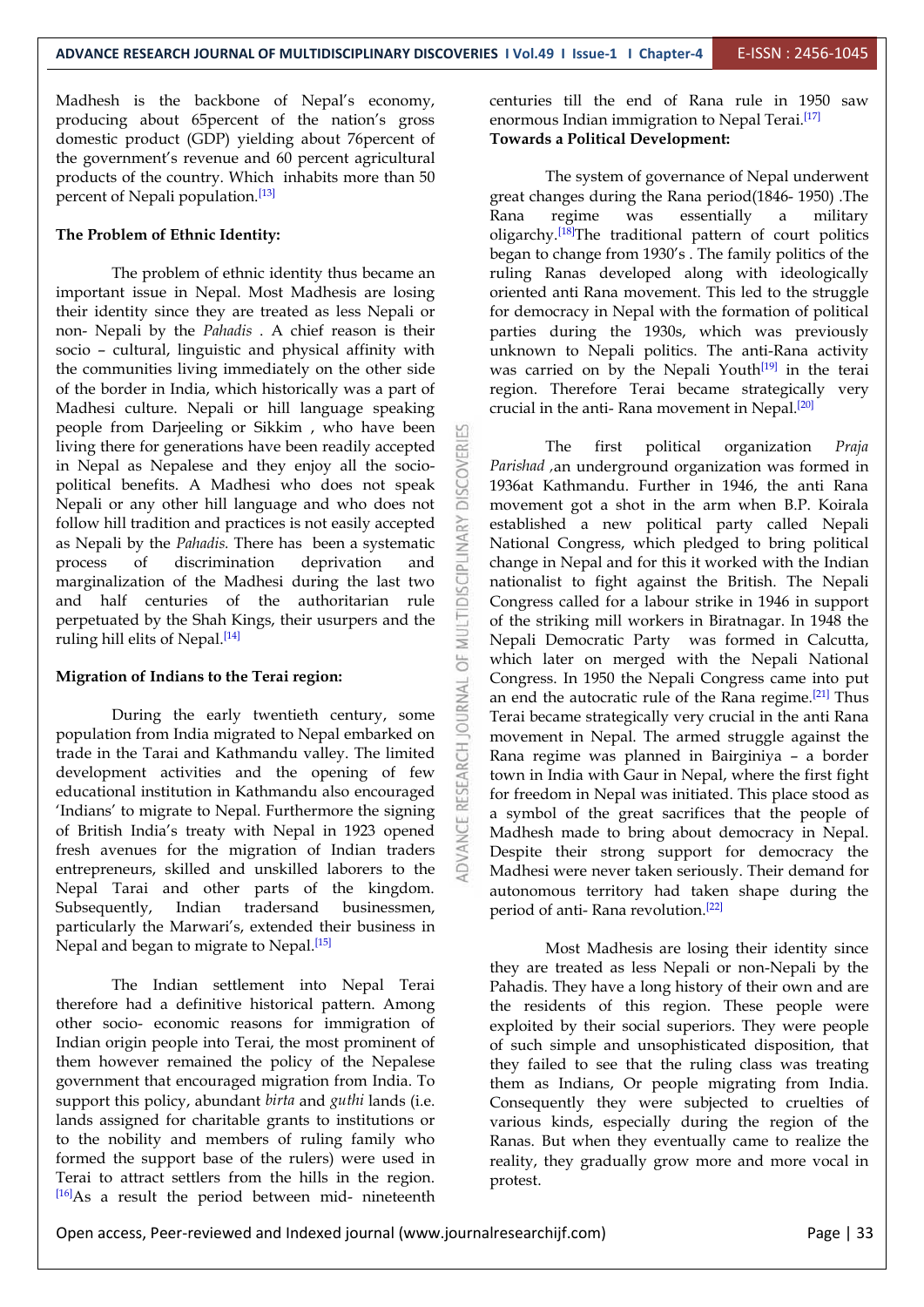#### **Madhesi Movement : (1950- 2007)**

The main problem faced by the Madhesi people are those of identity and recognition, proportional representation in the state power citizenship and nationality, language and culture. There has been an internal colonization carried out by hill dominated Nepali state dominated Nepali state against the plain people of the Tarai. Various Madhesi organizations that emerged were involved in mobilization of Madhesi people against discrimination of the Nepalese state . [23]

In 1950 the Ranas were overthrown and Nepal became a democratic country with a ceremonial monarchy . However some Terai elites who had helped the political parties to overthrow the Ranas then felt excluded from national politics. These elites thus formed a Terai centered regionalist political party in 1951called the Nepali Tarai Congress, under the leadership of Bedananda Jha ,whose main political demand was to create an autonomous Tarai within leadership of Bedananda Jha ,whose main political demand was to create an autonomous Tarai within Nepal and to increase the presence of Madhesis in the civil service.<sup>[24]</sup>They also demanded the recognition of  $\geq$  schooling and Hindi as an official language for the Tarai region.<sup>[25]</sup>

The question of citizenship was also raised during the period of 1950. Changing citizenship regulations reflect changes in the attitude of Kathmandu's decision makers towards the plains  $\overline{\bigcirc}$ people of the Tarai. Before, 1951, citizenship was<br>defined in modern, constitutional terms. Hill people<br>were given preference over plains people settled in the defined in modern, constitutional terms. Hill people were given preference over plains people settled in the Tarai, so that the plains people were relegated to a second class status. This is understandable when one remembers that the Tarai was viewed before 1951 more as a colony than an integrated part of a modern nation state.<sup>[26]</sup>After the negotiated settlement that  $\Box$  and d ended the period of political turmoil in 1950-51, the need was voiced for drawing up a voters list and holding an election . Since there was no formal definition of citizenship,the Public Representation Act, of 1951affirmed the right to vote for any inhabitant who had raised in any constituency for at least sixty days . This act, with its liberal, straight forward voting requirements, set the tone for the citizenship Act of the following year like most citizenship laws, it declared a citizen anyone who was born in Nepal, anyone permanently settled in Nepal who had at least one parent born in Nepal or any women married to a citizen. It also stated that anyone who had lived in Nepal for at least five years could acquire citizenship. [27]Even when Terai was (autonomous), Nepalese citizenship Act 1952 was given go ahead and after each day, it was made easier of Nepalese of Hills to obtain citizenship.<sup>[28]</sup>

In 1956, Raghunath Thakur established *"Madhesi Mukti Andolon*" to oppose and fight the discrimination and exploitation against Terai residents. He argued that Terai came under section 730 of UN charter and Terai was an autonomous region. Terai also had every right to make its foreign policies. He later formed "*Madhesi Janakrantikari Dal*" to continue Madhesh Revolution. The organizations major objectives were to snatch power from Nepalese Government for self governance; to choose capable Madhesis to make their own Army, police and bureaucrats to hold domestic and international trade of Madhesh to Madheshi people; to enforce law made by Madhesis in Madhesh ; to give every Madhesi land's ownership to Madhesi people; to chase away all the enemies who had authority from Madhes.<sup>[29]</sup>Thus the eight years between 1951 and 1959 had been politically very chaotic. High hopes for democracy were raised with the over throw of the Ranas.<sup>[30]</sup>

During 1960- 1990s the state of Nepal attempted to assimilate the 100 plus ethnicities of Nepal into a pan Nepali identity through language, schooling and legal directives. These policies codified the cultures of upper representation in the government of any in Nepal who did not lineage<sup>[31]</sup>In 1960 to end the discrimination and exploitation against the indigenous people of western Terai " Terai Liberation Front" was established. As the Terai resident were deprived of citizenship and their land were being taken by Nepalese from hills, the fighters from "Terai Liberation Front" were to take up arms against the discrimination and they started an armed revolution with guerilla war strategy.

During The 1960, the organization emphasized on the development of Madhes and Madhesi people and demanded for Madhesi National police, Madhesi army, executive, legislature, independent judiciary and public service commission.<sup>[32]</sup>Ramraja Prasad | Singh, who established the New People's Front in 1976 began to mobilize the Madhesi and indigenous nationalities. Madhesi mobilization thus began to reapper during the 1980s when polity became slightly more open. In the earlier period between 1960's- 70's, the Madhesis remained largely politically inactive due to the restrictions imposed by the autocratic Panchayat regime<sup>.[33]</sup>King Mahendra in December, 1960, banned | all political parties and instituted the 'party- less Panchayat system'.<sup>[34]</sup>Although the traditional civil | code was revised in 1962, the national slogan was; "One king, one country and one language".

The younger generation of Madhesis, particularly the college and high school students were to new ideas of democracy, human rights and national self-determination. The 1970s was the decade of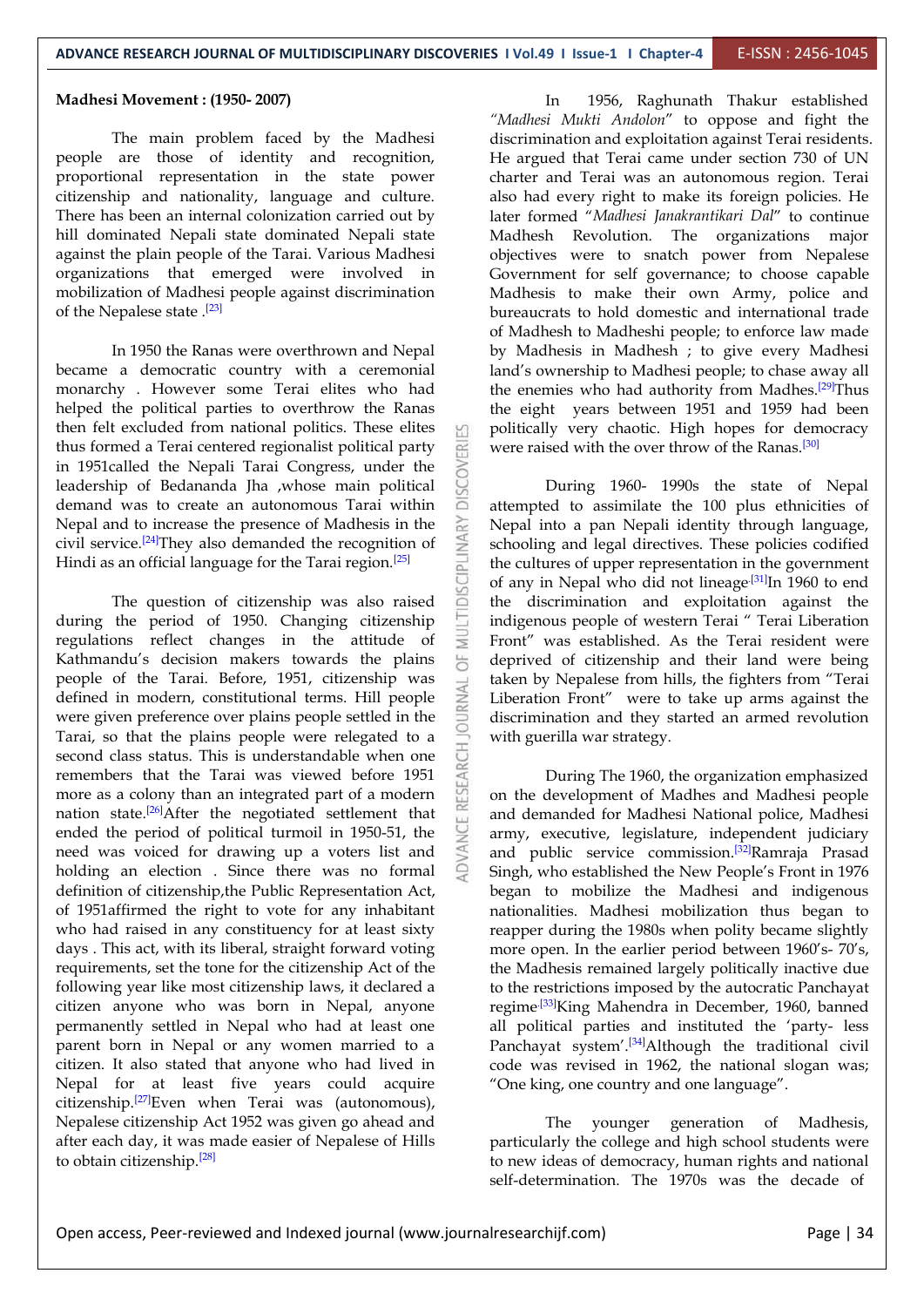student movement in Nepal. In 1972, a major student agitation was launched by the students, it began in the colleges of Tarai, particularly in Morang and Biratnagar and spread to the TU campus in autonomous Madhes, Kathmandu. The movement spread all over the country. In Madhes , the agitating students also took up the issues of discrimination and marginalization of the Madhesis as well as the underrepresentation of Madhesis in government service.<sup>[35]</sup>

In 1983 Gajendra Narayan Singh a prominent Madhesi activist formed Nepal Sadbhawana Parishad a cultural organization that campaigned for greater cultural rights for Madhesis for greater cultural rights for Madhesis.<sup>[36]</sup>After 1990, people from different The Maoist communities started coming together in an organized manner and for the first time, identity politics broke new grounds broke new grounds and entered the mainstream politics with the launching the of the Nepal Sadbhawana Party(NSP)<sup>[37]</sup> by late Gajendra  $\geq$  ethnic wing only Narayan Singh championing the cause of the people of the Madhes.<sup>[38]</sup>While most of the Terai inhabitants are  $\Box$  Democratic suspected of being Indian immigrants the politics of national identity between the Pahadi and Madhesi populations made the situation worst. Even after<br>restoration of multi-party democracy in 1990, the<br>Janajati , Dalit and Madhesi populations were denied restoration of multi-party democracy in 1990, the Janajati , Dalit and Madhesi populations were denied of their rights.

In February 1996, the leaders of the Maoist United people's front began a violent insurgency,<br>waged through killings, torture, bombings,<br>kidnappings, extortion and intimidation against<br>civilians police and public officials in more than 50 of waged through killings, torture, bombings, kidnappings, extortion and intimidation against civilians, police and public officials in more than 50 of the country's 75 districts.<sup>[39]</sup>Political elites in the Terai  $\overline{5}$  exploit recognized how ethnic divisions could be used to mobilize supporters and pressure Kathmandu and began to a build a Madhesi identity movement along similar lines. The formation of the MJF in 1997 by activist Upendra Yadav was a milestone in this development. Originally an academic platform for Terai citizen to air their grievances and discuss ways in which discrimination of Madhesis by Pahadis could be addressed, the MJF become more political and radicalized during the 10 year civil war between the Communist Party of Nepal- Maoist and the government, and MJF leaders including Yadav either symphathized with or joined the Maoist with the greater financial and military standing that this alliance provided the, MJF was able to more quickly mobilize and coalesce than the indigenous Nationalities before it.

In this regard it is necessary to discuss the role of the Madhesis during the Maoist insurgency . The CPN(N) established the Madhesi National Liberation Front (MNLF) in 2000 , under the leadership of Jai Krishna Goit. This was part of the Maoist strategy to tap into identity politics and to win support among regionally excluded communities. According to the MNLF leaders, their goal was to established an freefrom all kinds of discrimination. Under the influence of the Maoist and encouraged by the ongoing people's war, the MJF propaganda pamphlet became more and more anti pahadi accusing Pahadis of operating a "colony of torture" rooted in racial discrimination with Madhesis "Under the threat of extinction due to their domination and suppression by pahadis "Since the foundation of the state of Nepal … at all level of society". [40]

The Maoist established a central level ethnic section in 2000 to address the issues of marginality. In the same year various ethnic fronts including the Madhesi Rastriya Mukti Morcha(MRMM) had been formed. In 2004 a section of the MRMM, a Madhesi ethnic wing of the CPN Maoist party broke away and formed JTMM( Janatantrik Tarai Mukti Morcha or Democratic Tarai Liberation Front) an underground armed political party whose aim was to secede the Tarai from Nepal. The JTMM was successful in eroding the presence of the Maoists in Madhesi dominated areas of the Tarai.<sup>[41]</sup>Meanwhile various other organizations were formed like the Madhesi Janatantrik Morcha was formed under the leadership Jay Krishna Goit in 2003. Madhesi Ekyabadhata Parishad organization was formed 2004 with the aim to give a common platform to the all different political parties and also to raise Madhesi issue. The Madhesi Tigers was formed in 2004in order to start armed movement for Madhesi people and abolish the exploitation from the CPN Maoist.<sup>[42]</sup>

In April 2006, Jana Andolan II was launched by the SPA, strongly supported by the Maoists. Madhesi discontent thad been rising since it become apparent the April 2006 people's movement would not lead to rapid addressing of their grievances. Federalism emerged as a key demand of all Madhesi groups; armed outfit increased their activities and Maoist Madhesi tensions escalated , in some case violently.The party, happy to be back in power and concentrating on talks with the Maoist, paid little attention to Madhesi issues or political dynamics. When the drafts interim Constitution prepared by the SPA and Maoists without broad consultation – became public in December 2006, it promted protests.<sup>[43]</sup>

Jana Andolan II marked the process of bringing the Maoist into the political mainstream. Describing the phase 'federal democratic republic' as the essence of new constitution, the CPN(Maoist) professed that the main task in the formation of a new Nepal was to end the centralized unitary state structure and restructure it as a federal state. The CPN(Maoist)party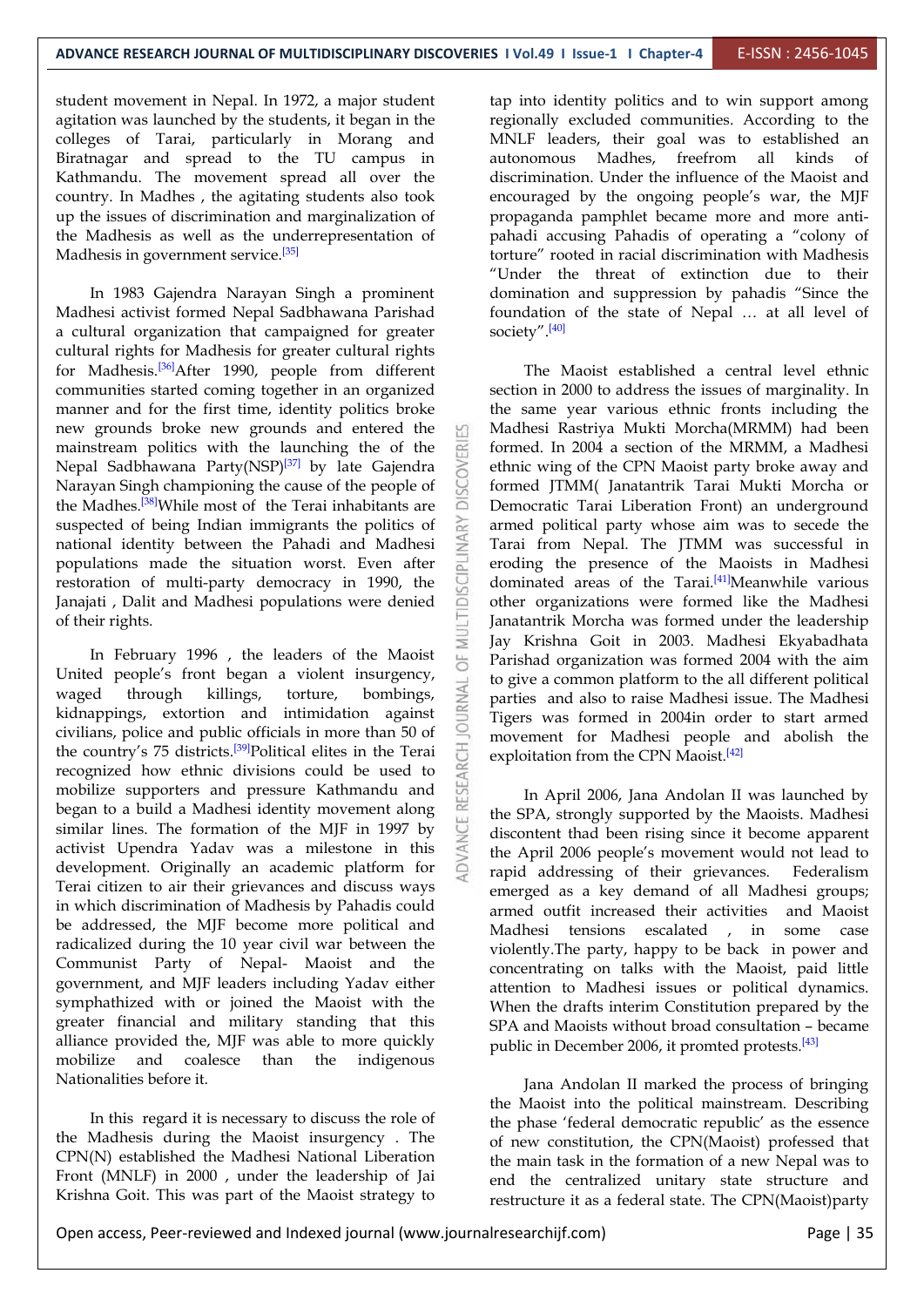was more explicit on federalism in it manifesto than other parties. The manifestos of the Madhesi Jana Ahikar Forum and Tarai Madhes Loktantrik Party, the fourth and fifth largest parties when the first constituent Assembly was elected and the main proponents of federalism, largely focused on the Tarai/ Madhes in their quest for federalism , rather than dealing with the issue from a national perspective. [44]

In early 2007 Nepal's sleepy Tarai region become the epicenter of its continuing political turbulence. Although the post Peoples Movement II (2006), transitional government arrangements offered some benefits to *janajatis* , women and Dalits , but they granted nothing in the case of the Madhesis. This led to the Madhes uprising of 21 long days during January-February, 2007.<sup>[45]</sup>According to Binay Kumar [11] the Mad Mishra this was a singular movement in Nepali<br>history that was marked markedly different from any<br>other socio-political movement Nepal has ever history that was marked markedly different from any other socio-political movement Nepal has ever witnessed, exemplified this new ethos.<sup>[46]</sup>Madhesi  $\Box$  Nepal in people had been fighting for their natural Rights and survival in Nepal; equal rights and opportunities in all aspect of social, politicaland economic life<sup>[47]</sup> The survival in Nepal; equal rights and opportunities in all aspect of social, politicaland economic life<sup>[47]</sup> The Madhesis only demanded development and jobs and Madhesis only demanded development and jobs and their leaders believed that all the problems of the plains, the inequality, injustice and state neglect will be resolved once they have a Madhesi federal state. But few here hold out much hope. Further they want  $\overline{\bullet}$  to be respected and treated like Nepalese and also  $\overline{\bullet}$  IV. to be respected and treated like Nepalese and also want to put an end to the decriminalization of Politics.<sup>[48]</sup> want to put an end to the decriminalization of Politics.<sup>[48]</sup>

From 2007, the history in some manner has the  $\frac{1}{\omega}$ <br>tion of Madhesis, as from this very period their<br>llion took a dangerous turn. Their rebellion was mention of Madhesis, as from this very period their rebellion took a dangerous turn. Their rebellion was successful enough so that now the administration started granting them some facilities now.  $\geq$  [3] 2007onwards, every demand of the Madhesis have been in some mere permission . The rebellion of Madhesis , as of today , hasnot stopped. It continues in some from or the other. Thus looking at the Madhesi protest of 2007 through socio-historical lens had generally been popular with academics, policy makers and non- Terai observers of the movement. This view sees the movement from the perspective of centuries of marginalization and political and social change that has hit Nepal with the end of the royal power. [49]

#### **III. CONCLUSION**

The achievement of the Madhesi uprising are now endangered as the movement is fragmenting and weakening itself. The movement is plagued by internal struggles among different Madhesi politicians who want to make the most of the immense power to them

 $\mathbb{R}^{47}$  The  $\overrightarrow{a}$  groups, who are trying to polarize these two groups, by the sacrifice of the people who fought against the state. One big challenge to the Madhesi movement is the revolt of different identities within the Madhesi identity is a serious blow to the powerful Madhesi Movement. The Tharus who comprise around 13.30 percent of the Tarai's population, have their own unique identity, had a very complex relationship with the Madhesis . The Madhesi political parties are not being able to unite their struggle with the struggle of the Tharu community is a big loss for the Madhesi movement. The relationship between the Pahadis and the Madhesis has also worsened since the Madhesi uprising. As a result the Pahadis were displaced from the Madhesi dominated areas of the Tarai. The Tharu activist organization, the Tarai Muslims and the Pahadi migrants in the Terai have formed a loose alliance to counter the growing political domination of the Madhesis. The uprising had made the Madhesis realize that in a new democratic Nepal they can write their own future. The uprising has made most *Pahadis* realize that the Madhesis were not well treated in Nepal in the past. Many more *Pahadis* now would support the empowerment and inclusion of Madhesis. Despite the treat from *Pahadi* and Madhesi extremist the majority of Pahadis have realized that Madhesis were as much Nepalese as they *Pahadis.*<sup>50</sup>

#### **IV. REFERENCES**

**[1] Nihar R Nayak**, *'for Madhesi Movement In Nepal: Implications India'*, Seminar, idsa.in. May 28, 2010

#### **[2] Ibid**

- **[3] K.N. Sanwal,** *' Madrasas in Nepal Terai'*, New Delhi: Sumit Enterprise, 2015, P.37
- **[4] Prodyuma P. Karan,** '*Nepal A Himalayan Kingdom in transition'*, United Nations: University Press, 1966, pp.20-24
- **[5] Kalpana Jha,** '*The Madhesi upsurge and Contested Idea of Nepal',* Mumbai: Springer, 2017,pp. 3-4
- **[6] It is clear that Madhesa** is the developed version of Madhyadesha. As cited in Baburam Acharya, *" A short History of Nepal*" , In Regrni Research Series, year 14, No.10, 1982.
- **[7] C.K.Raut**, " *Madhes ka Itihas*", (in Hindi), Nepal: Gair Abasiya Madhesi,1972, p.25

**[8] Kalpana Jha,** pp.3-4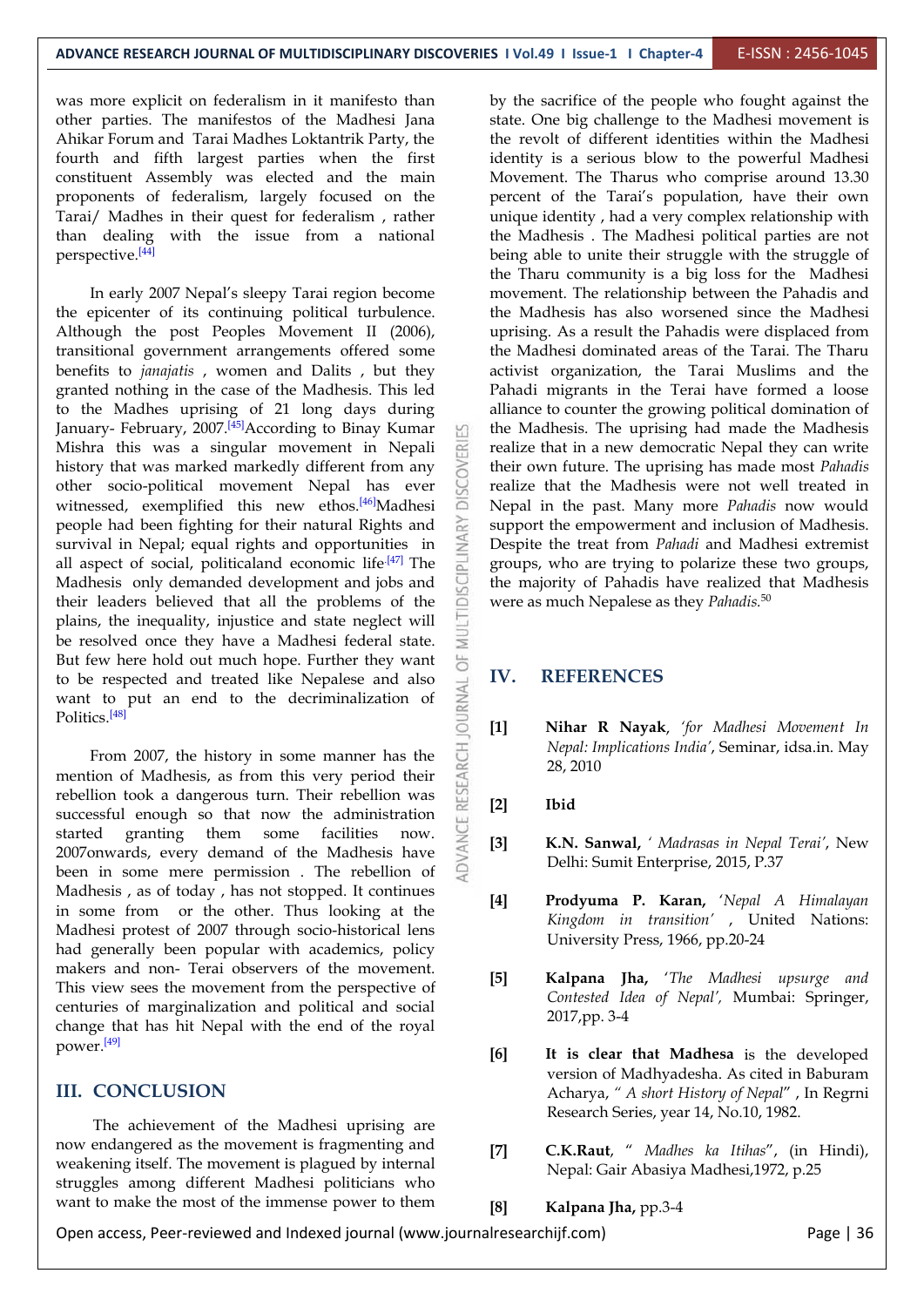- **[9] Peasal Dahal,** '*History of Nepal',* Kathmandu: M.K.Publisher,2000,p.12
- **[10] David N Gellner,** "Nepal: Towards and Democratic Republic Caste, Ethnicity and [25] Inequality in Nepal", *Economic and Political We*ekly', vol.42. No.20 (May 19-25, 2007), p.1824
- **[11] Upendra Yadav,** ' *Nepal ka Madhesi Samudaya Ek Bibechana'* (in Hindi) Research and Development Centre For indigenous and Ethnic People, Biratnagar, Nepal,1997
- **[12] Ibid**
- **[13] Amaresh Kumar Singh,** '*Madhesi Identity and Its impact on Nation Building Process',* New Delhi: JNU, Dissertation, 2009,p.159
- **[14] B.C. Upretri,'** *India and Nepal: Aspects of Interdependents Relations*, Delhi: Kalinga,2001,pp.81-82
- **[15] Sohan R. Yadav,** '*Rural and Agrarian Social*<br> *Structure of Nepal'*, New Delhi: Common Wealth Publishers, 1992, p.148 *Structure of Nepal'*, New Delhi: Common Wealth Publishers, 1992, p.148
- **[16] John Whelpton,** '*A History of Nepal'*, New York : Cambridge University Press, 2005, p.58 [32]
- **[17] Kalpana Jha,** ' *Madhesi Upsurge and the Contested Idea of Nepal', op.cit,* pp.4-5
- **[18] Gernard Toffin,** "The Janajati / Adivasi  $\frac{1}{C}$  **[33]** Movement in Nepal: Myths and Realities of indigenity", *Sociological Bulletin*, Vol. 58, N.1, special issue on Development of Democratic Movement in Nepal: Myths and Realities of indigenity", *Sociological Bulletin*, Vol. 58, N.1, special issue on Development of Democratic Routes in the Himalayan Border Lands (January- April 2001), pp.25-42
- **[19] Kalpana Jha,** ' *Madhesi Upsurge and the Contested Idea of Nepal', op.cit,* pp.4-5
- **[20] Gernard Toffin,** "*The Janajati / Adivasi Movement in Nepal: Myths and Realities of indigenity", op.cit*. pp.25-42
- **[21] Kalpana Jha,** ' *Madhesi Upsurge and the Contested Idea of Nepal', op.cit,* pp.4-5
- **[22] Pramanand,** ' Indians and Madhesis', *World Focus,* Monthly Discussion journal, September, 1990, vol.II, No.9, p.20
- **[23] Frederick H.** Gaige, ' *Regionalism and National Unity in Nepal'*, Lalitpur: Himal Books, 1975, p.109
- **[24] Sudheer Sharma,** '*The Ethnic Dimension of the Maoist Insurgency' ,* Unpublished report prepared for the DFID, Kathmandu, May, 2002,p.20
- **[25] Frederick H.**Gaige, op.cit, pp.87-89
- **[26] Ibid**
- **[27] K. Yhome**, ' *The Madhesis issues in Nepal'*, New Delhi: observer Research Foundation, 2<sup>nd</sup> March 2007, p.2228
- **[28] J.K. Goait**, '*History of Terai in Nepal',* Madhesi United We Stand, 4<sup>th</sup> April, 2007, p.3
- **[29] Thomus Burns Smith,** *' The Ideology of Nepal's Panchayati Raj'*, USA: The University of Arizona, 1967.
- **[30] "Nepals Troubled Terai Region"**, International Crisis Group, *Asia Report*. 136, 9 th July 2007,pp.1-6
- **Amaresh Kumar Singh,** 'Restructuring of *Nepali State: A Madhesi Perspective;* Lalitpur: Nepal Centre for Contemporary Studies, 2004, pp.113-114
- **[32] Mahendra Lawoti and Susan Hangen, ed,** ' *Nationalism and Ethnic Conflict In Nepal Identities and Mobilization after 1990'*, New York: Routledge, New York 2013,p.21
- **[33] Kamala Visweswaran ,** ' *Perspective on Modern South Asia reader in, Culture, History and Representation' ,* UK: Wilkey Black Well, 2011, pp.105-106
- **[34] Rita Manchanda and Tapan Kumar Bose,** ' *Making 54 peace Conflict Resolution in South Asia, Delhi: Sage Publicain,* 2015, pp.57-58
- **[35] Kalyan Bhakta Mathema**, 'Madhesi Uprising The Resurgence of Ethnicity', Kathmandu: Mandala book Point, 2011, p.7
- **[36] The Nepali** Sadbhavana Party was the only Madhesi Party at that time though it was at that time divided into two factions – Nepal Sadbhavana Party and Nepal Sadbhavana Parishad (Anand Devi) , ( Lawti, Hangen ; 2013)
- **[37] Nichal Nath Pandey,** ' *New Nepal The Fault Liines'*, New Delhi: Sage Publication,2010, p.42